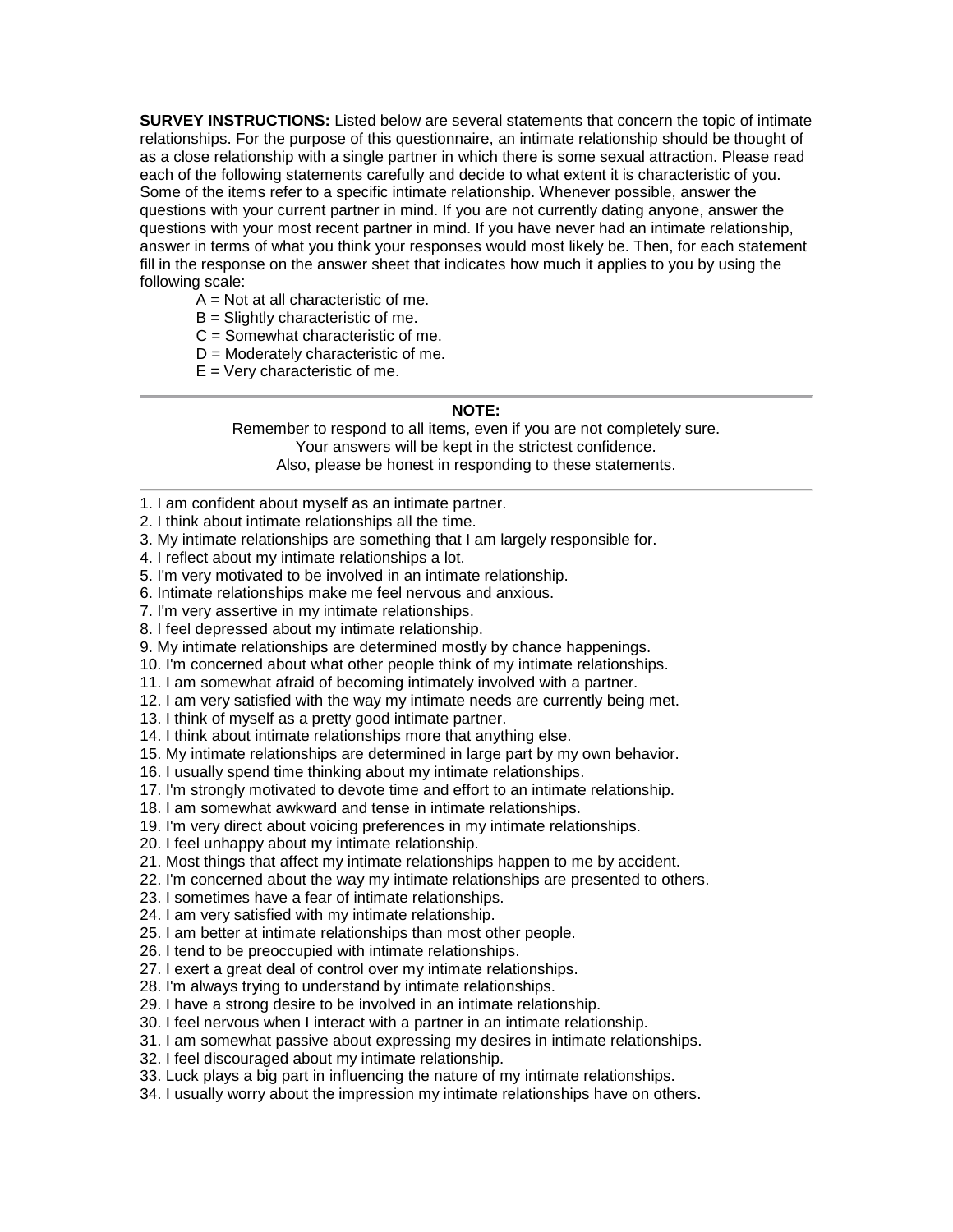- 35. On occasion, I am fearful of intimate involvement with a partner.
- 36. My intimate relationship meets my original expectations.
- 37. I would rate myself pretty favorably as an intimate partner.
- 38. I'm constantly thinking about being in an intimate relationship.
- 39. The main thing which affects my intimate relationships is what I myself do.
- 40. I'm very alert to changes in my intimate relationships.
- 41. It's really important to me that I involve myself in an intimate relationship.
- 42. I am more anxious about intimate relationships than most people are.
- 43. I do not hesitate to ask for what I want in an intimate relationship.
- 44. I feel disappointed about my intimate relationship.
- 45. My intimate relationships are largely a matter of fortune (good or bad).
- 46. I'm usually alert to other's reactions to my intimate relationships.
- 47. I don't have very much fear about being involved in an intimate relationship.
- 48. My intimate relationship is very good compared to most.
- 49. I would be very confident in an intimate relationship.
- 50. I think about intimate relationships the majority of the time.
- 51. My intimate relationships are something that I myself am in charge of.
- 52. I'm very aware of the nature in my intimate relationships.
- 53. I strive to keep myself involved in an intimate relationship.
- 54. I feel inhibited and shy in an intimate relationship.
- 55. When it comes to intimate relationships, I usually ask for what I want.
- 56. I feel sad when I think about my intimate relationship.
- 57. The nature of my intimate relationships is really a matter of fate or destiny.
- 58. I usually notice the way that others react to my intimate relationships.
- 59. I'm not very afraid of becoming involved in an intimate relationship.
- 60. I am very satisfied with the intimate aspects of my life.
- 61. I responded to the above items based on:
	- (A) My current relationship.
	- (B) A past close relationship.
	- (C) An imagined close relationship.

## **Copyright - 1996**

# **Scoring Instructions for the Multidimensional Relationship Questionnaire (MRQ)**

## The Multidimensional Relationship Questionnaire (MRQ) consists of twelve intimacy-oriented subscales, each containing five items.

The labels, descriptions, and items for each of these subscales are listed below:

**1. Relationship Esteem:** The Relationship Esteem (RE) items concern a generalized tendency to positively evaluate one's capacity to relate intimately with another partner. This subscale was designed to measure the extent to which people derive a sense of esteem from the intimate aspects of their life, and the extent to which they feel confident about their intimate relationships. It concerns one's sense of adequacy as an intimate partner and is embodied in such questions as, Do we feel positive about ourselves as an intimate partner? Do we feel confident and assured as an intimate partner? Relationship esteem concerns how we feel about ourselves in regard to our intimate relationships. People who endorse these items are those who feel good about their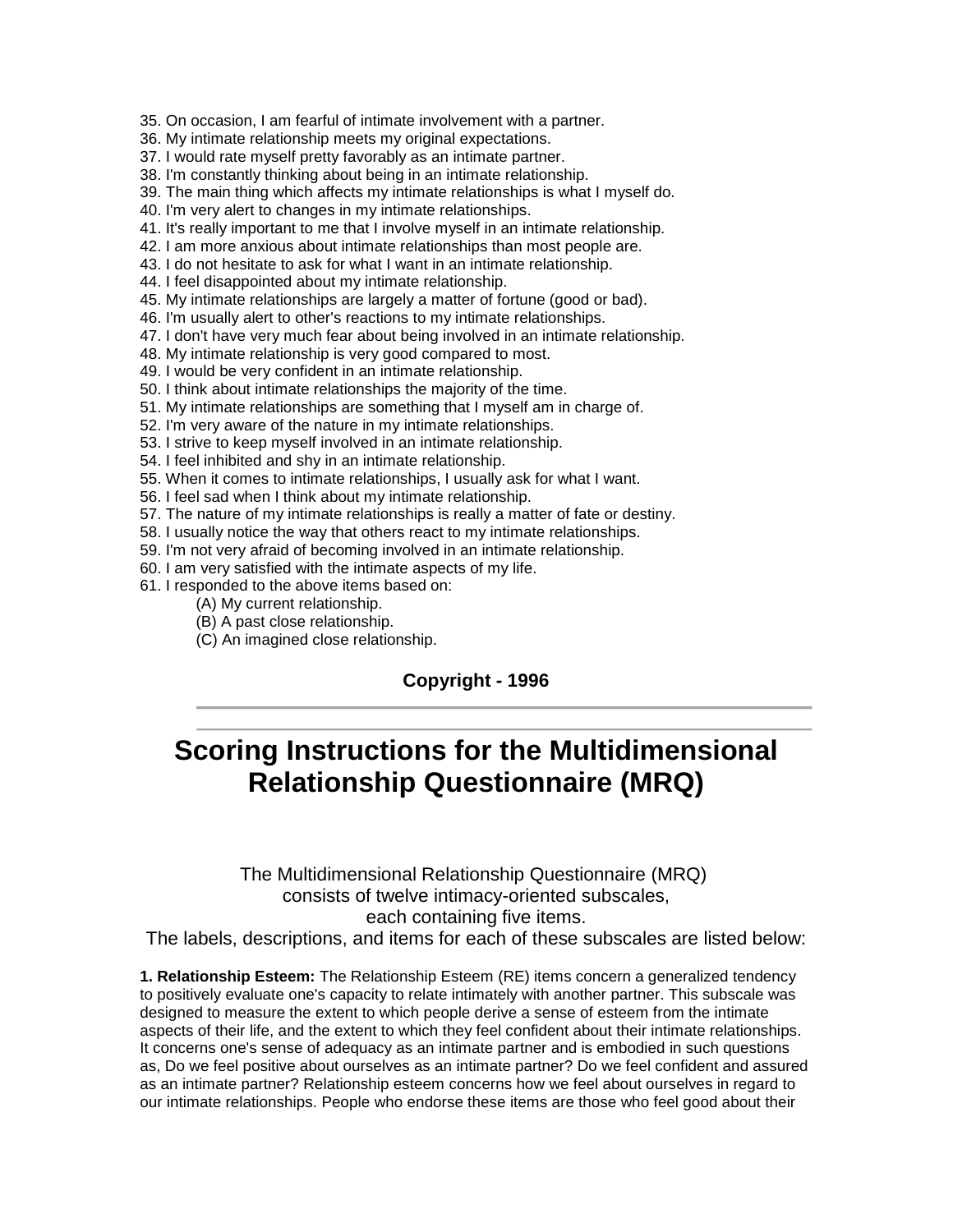relationship potential; they derive positive esteem from their intimate relationships and they have an air of confidence that their ability to relate intimately to another person is acceptable.

- 1. I am confident about myself as an intimate partner.
- 13. I think of myself as a pretty good intimate partner.
- 25. I am better at intimate relationships than most other people.
- 37. I would rate myself pretty favorable as an intimate partner.
- 49. I would be very confident in an intimate relationship.

**2. Relationship Preoccupation:** Relationship Preoccupation (RP) is defined as the tendency to become absorbed in, obsessed with, and engrossed with the intimate aspects of one's life, to the extent that one virtually excludes from one's mind thoughts of other matters. People who report higher scores on the relationship preoccupation scale tend to be obsessed with intimacy.

- 2. I think about intimate relationships all the time.
- 14. I think about intimate relationships more than anything else.
- 26. I tend to be preoccupied with intimate relationships.
- 38. I'm constantly thinking about being in an intimate relationship.
- 50. I think about intimate relationships the majority of the time.

**3. Internal Relationship Control:** The items on the Internal Relationship Control (IRC) subscale refer to people's belief that the intimate aspects of their life are determined by their own personal control. More specifically, these items were designed to measure people's expectation that they themselves can exert an influence on their intimate relationships. People who endorse these items are those who believe that they can determine whether the nature and quality of their intimate relationships.

- 3. My intimate relationships are something that I am largely responsible for.
- 15. My intimate relationships are determined in large part by my own behavior.
- 27. I exert a great deal of control over my intimate relationships.
- 39. The main thing which affects my intimate relationships is what I myself do.
- 51. My intimate relationships are something that I myself am in charge of.

**4. Relationship Consciousness:** The items on the Relationship Consciousness (RC) subscale refer to an awareness of the internal aspects of one's intimate relationships. These items were designed to people's tendency to think about and to reflect about the nature of their intimate relationships. People who endorse these items are those who introspect about their intimate relationships, who examine their intimacy-related desires and motives, and who in general are reflective about the nature of their intimate relationships.

- 4. I reflect about my intimate relationships a lot.
- 16. I usually spend time thinking about my intimate relationships.
- 28. I'm always trying to understand my intimate relationships.
- 40. I'm very alert to changes in my intimate relationships.
- 52. I'm very aware of the nature in my intimate relationships.

**5. Relationship Motivation:** The items on the Relationship Motivation (RM) subscale refer to the motivation to pursue intimate activity in one's life. More specifically, these items were designed to measure people's motivation to be involved in an intimate relationship. People who endorse these items are those who are motivated to attend to the intimate aspects of their close relationships, to engage in intimate activities involving themselves and their partner, and to strive to maintain the development of their intimate relationships.

- 5. I'm very motivated to be involved in an intimate relationship.
- 17. I'm strongly motivated to devote time and effort to an intimate relationship.
- 29. I have a strong desire to be involved in an intimate relationship.
- 41. It's really important to me that I involve myself in an intimate relationship.
- 53. I strive to keep myself involved in an intimate relationship.

**6. Relationship Anxiety:** The items on the Relationship Anxiety (RA) subscale refer to anxious feelings associated with the intimate aspects of one's life. More specifically, these times were designed to tap people's feelings of tension, discomfort and anxiety about their intimate relationships. People who endorse these items are those who experience chronic anxiety as a result of thinking about the intimate aspects of their close relationships.

- 6. Intimate relationships make me feel nervous and anxious.
- 18. I am somewhat awkward and tense in intimate relationships.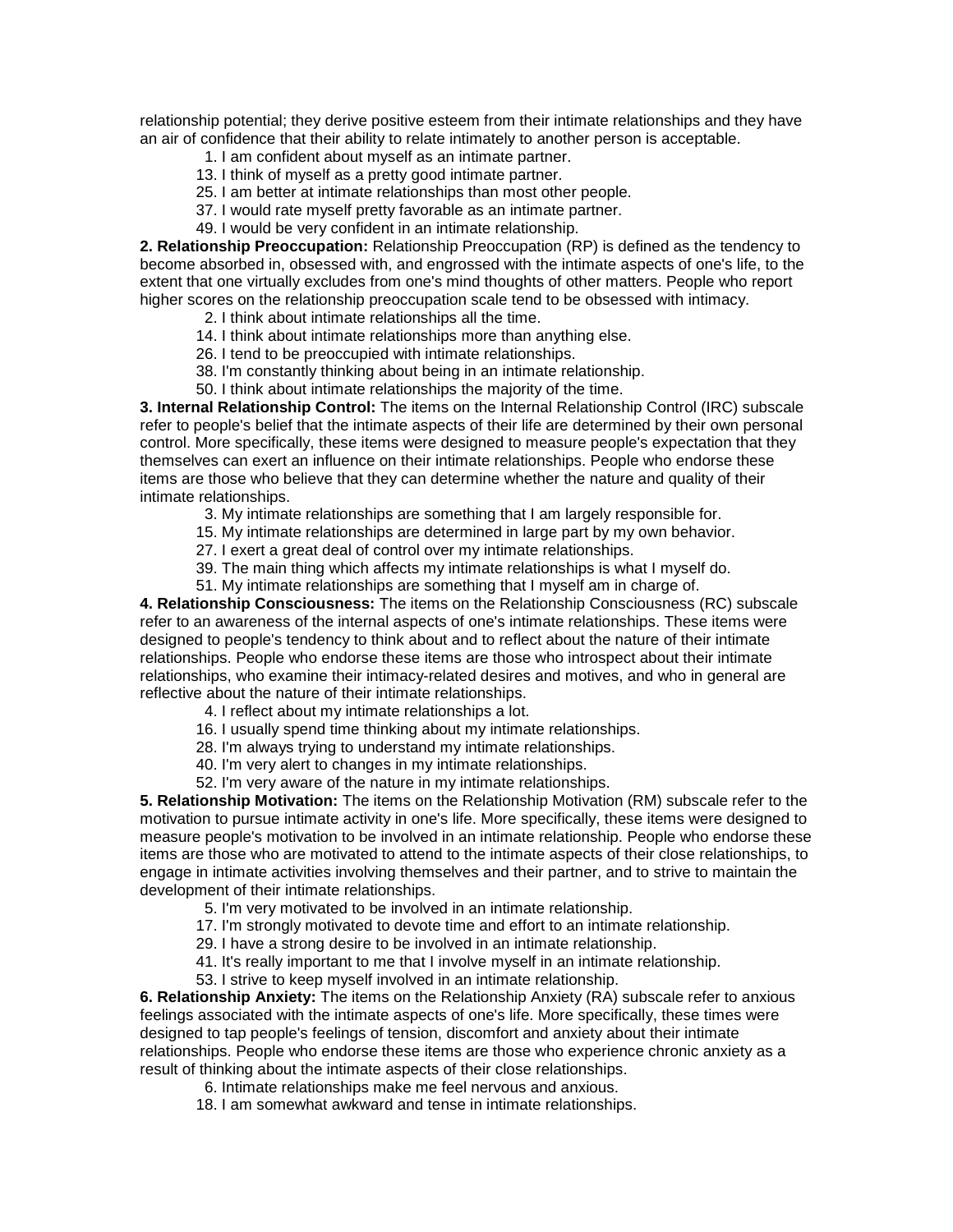- 30. I feel nervous when I interact with a partner in an intimate relationship.
- 42. I am more anxious about intimate relationships than most people are.
- 54. I feel inhibited and shy in an intimate relationship.

**7. Relationship Assertiveness:** The items on the Relationship Assertiveness (RA) subscale refer to the personality tendency of being assertive about the intimate aspects of one's life. In particular, the items on this subscale were designed to measure the characteristic of being intimately assertive (i.e., decisive about one's intimate relationships and self-reliant about the pursuit and fulfillment of one's intimate relationships. People who have high scores on the relationships assertiveness subscale have a behavioral predisposition to be agentic and instrumental in the fulfillment of their intimate desires and motivations. They tend to take an instrumental, self-directed orientation to their intimacy relationships and they tend to rely more on themselves than on others in making decisions about their relationship satisfaction.

- 7. I'm very assertive in my intimate relationships.
- 19. I'm very direct about voicing preferences in my intimate relationships.
- 31. I am somewhat passive about expressing my desires in intimate relationships. **(R)**
- 43. I do not hesitate to ask for what I want in an intimate relationship.
- 55. When it comes to intimate relationships, I usually ask for what I want.

**8. Relationship Depression:** Relationship Depression (RD) is defined as a tendency to evaluate one's intimate relationship in a negative fashion and to feel depressed about the status on one's intimate relationship.

- 8. I feel depressed about my intimate relationship.
- 20. I feel unhappy about my intimate relationship.
- 32. I feel discouraged about my intimate relationship.
- 44. I feel disappointed about my intimate relationship.
- 56. I feel sad when I think about my intimate relationship.

**9. External Relationship Control:** The items on the External Relationship Control (ERC) subscale refer to people's belief that their intimate relationships are determined by experiences and influences outside of their personal control. More specifically, these items were designed to measure people's expectation that their intimate relationships are largely determined by forces which they themselves can neither anticipate nor influence. People who endorse these items are those who believe that their intimate relationships are not controlled by themselves, rather that the intimate aspects of their lives is under the influence of factors external to themselves.

9. My intimate relationships are determined mostly by chance happenings.

- 21. Most things that affect my intimate relationships happen to me by accident.
- 33. Luck plays a big part in influencing the nature of my intimate relationships.
- 45. My intimate relationships are largely a matter of fortune (good or bad).
- 57. The nature of my intimate relationships is really a matter of fate or destiny.

**10. Relationship Monitoring:** The items on the Relationship Monitoring (RM) subscale refer to an awareness of other people's reactions to one's intimate relationships. More specifically, these items were designed to people's public concern about the image which their intimate relationships projects to others. People who endorse these items are those who are concerned about the appearance of their intimate relationships and with the impression their intimate relationships makes on others.

- 10. I'm concerned about what other people think of my intimate relationships.
- 22. I'm concerned about the way my intimate relationships are presented to others.
- 34. I usually worry about the impression my intimate relationships have on others.
- 46. I'm usually alert to others' reactions to my intimate relationships.
- 58. I usually notice the way that others react to my intimate relationships.

**11. Fear of Relationship:** The items on the Fear of Relationship (FR) subscale concerns people's fear of engaging in an intimate relationship with another individual. More specifically, these items were designed to measure the extent to which people are afraid of intimate activity. People who endorse these items report that they experience feelings of fear as a result of intimacy.

- 11. I am somewhat afraid of becoming intimately involved with a partner.
- 23. I sometimes have a fear of intimate relationships.
- 35. On occasion, I am fearful of intimate involvement with a partner.